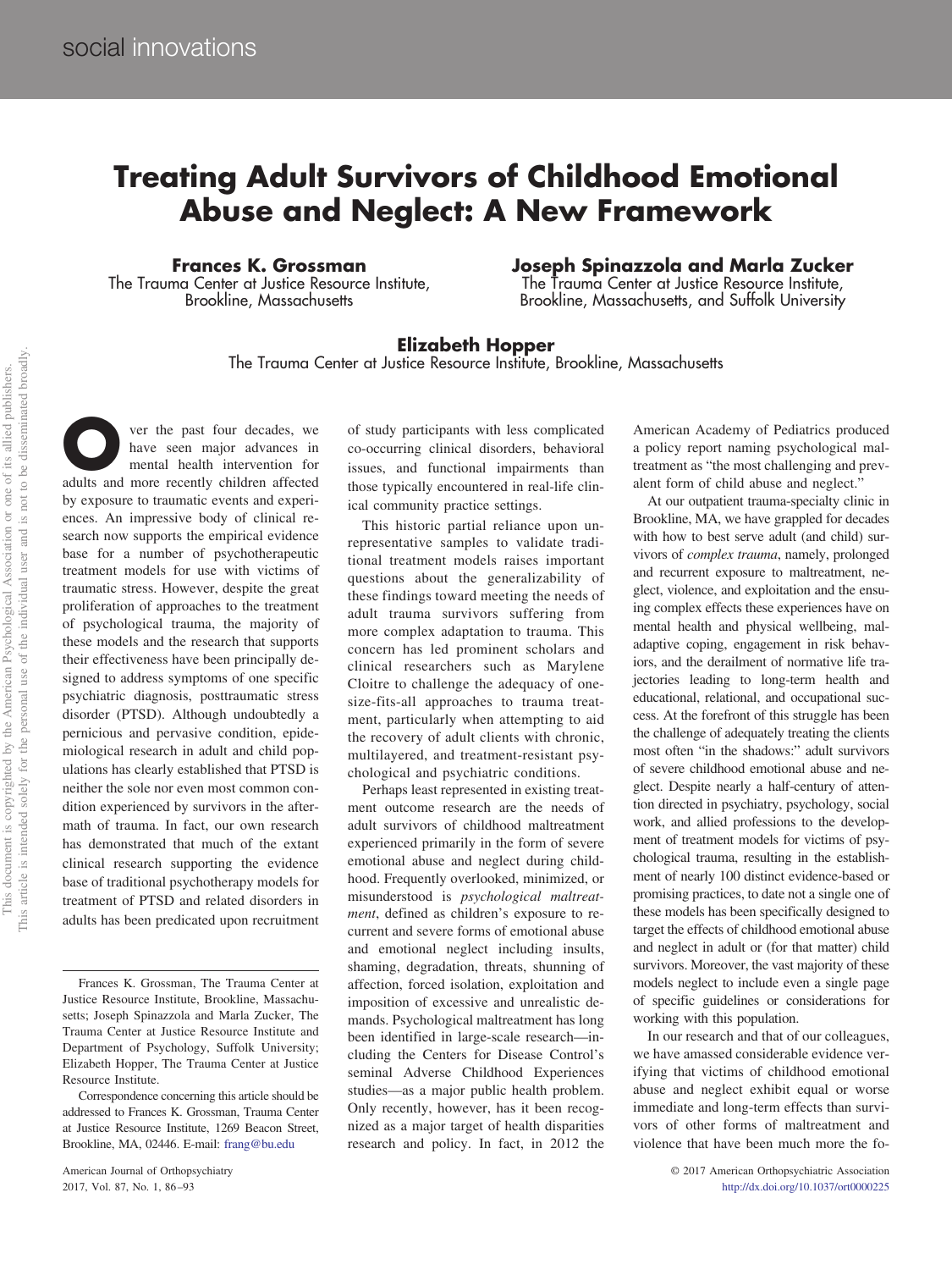cus of clinical and research attention over the past four decades (e.g., physical abuse, sexual abuse, community and domestic violence). Moreover, through this research we have been able to demonstrate empirically

central mission. In this spirit, we endeavored to articulate a clinical framework for complex trauma treatment intentionally designed to address longstanding disparities in the mental health field by emphasizing the needs of this

# *To date, no treatment model has been specifically designed to target the effects of childhood emotional abuse and neglect*

what we had long observed anecdotally in our clinic work, namely that these survivors exhibit overlapping but distinct outcomes, or *clinical profiles,* compared with other survivors of childhood trauma. For example, we found that victims of emotional abuse and neglect tend to have more widespread or global effects across domains of self and identity, behavior and functioning, and clinical psychopathology. Specifically, these trauma survivors tend to show greater impairment in the capacity to establish and maintain safe, healthy, and loving relationships; to possess more negative self-image, worth, or esteem; to be more likely to internalize their distress, leading to more frequent difficulties with depression, anxiety, social withdrawal, and isolation; and to engage in more maladaptive forms of coping, including greater prevalence of self-injury, alcohol and substance abuse, and other risk-taking behaviors including sexual acting out.

Accordingly, whereas the new framework for adult psychotherapy we describe in this article has been designed for use with all adult survivors of complex childhood interpersonal trauma, we pay particular attention to adults with histories that include pronounced childhood emotional abuse and neglect. Much of the therapy with such clients at our trauma center revolves around building their capacities for trust, attachment and relationships, sense of self, and tolerance of intense emotions. These capacities were either not acquired in early childhood or were built in distorted ways because of the lack of adequately responsive and consistent emotional support in childhood. This attention to the kinds of traumatic wounds that often remain unseen is directly informed not only by our clinical experience, but also by the guiding tenets of our nonprofit organization, which upholds the promotion of social justice in mental health service delivery as its

chronically marginalized and misunderstood subpopulation of trauma survivors.

We regard this emphasis upon social justice to be of particular importance for two reasons. First, we have come to view the heretofore often overlooked or minimized backdrop of pronounced childhood emotional abuse and emotional neglect as an invisible web that binds and drives many of our clients toward lifelong trajectories of failure, revictimization, and self-loathing. Second, we believe that authentic engagement in trauma-informed services necessitates that therapists educate and collaborate with multidisciplinary professionals not only to recognize and appreciate the pervasive reality and deleterious effects of childhood emotional abuse and neglect, but also to identify and challenge mental health practices and societal structures that obfuscate or impede recognition of and adequate response to these issues. Such intersectionality is essential to challenge and overcome chronic stigma and injustice surrounding these survivors. Specifically, in the absence of more overt or "tangible" traumatic events or adverse experiences, their difficulties have historically often been objectified, dismissed, or responded to with aversion by coworkers, family members, significant others, and providers alike as indications of innate defects in personality or character, and not as the inevitable consequences of (at worse) malicious wrongdoing or (at best) chronically impaired caregiving.

#### **Component-Based Psychotherapy (CBP)**

CBP is an outgrowth of several decades of work as clinicians and supervisors at The Trauma Center at Justice Resource Institute in Brookline and our clinical practices and extensive consultation supporting the work

of multidisciplinary psychotherapists and allied professionals locally and nationally. CBP is an evidence-informed model that bridges, synthesizes, and expands upon several existing schools, or theories, of treatment for adult survivors of traumatic stress. These include approaches to therapy that stem from more classic traditions in psychology, such as psychoanalysis, to more modern approaches including those informed by feminist thought. Moreover, CBP places particular emphasis on integration of key concepts from evidence-based treatment models developed in the past few decades predicated upon thinking and research on the effects of traumatic stress and processes of recovery for survivors.

### **The Empirical Base for CBP**

The overall structure and four components of CBP intentionally build directly upon four empirical bases of evidence: (a) the extensive clinical and research evidence base on the importance of processing traumatic memories and constructing a trauma narrative as an essential component of treatment of traumatic stress; (b) the evolving awareness across disciplines of psychology and psychiatry that the quality of engagement, empathic rapport, and authenticity in the client–therapeutic relationship is integral to the treatment process; (c) the expert guidelines of the International Society of Traumatic Stress Studies highlighting the importance of phase-based approaches to trauma treatment that foster emotion regulation prior to traumatic memory processing through specific efforts to increase the client's capacity to identify, tolerate, safely manage or "modulate," and appropriately express emotions as an essential component of complex trauma intervention; and (d) the forthcoming expert consensus guidelines from the International Society for the Study of Trauma and Dissociation that maintain that the treatment of clinical dissociation is a core element of intervention with virtually all adult survivors of childhood complex trauma.

CBP intentionally attends to and builds upon these four paradigms in the traumatic stress field. It represents an evolution of earlier paradigms of phase-oriented, complex trauma intervention through reliance upon a more comprehensive, intensively relational, and concurrent component-based approach. In our articulation of the CBP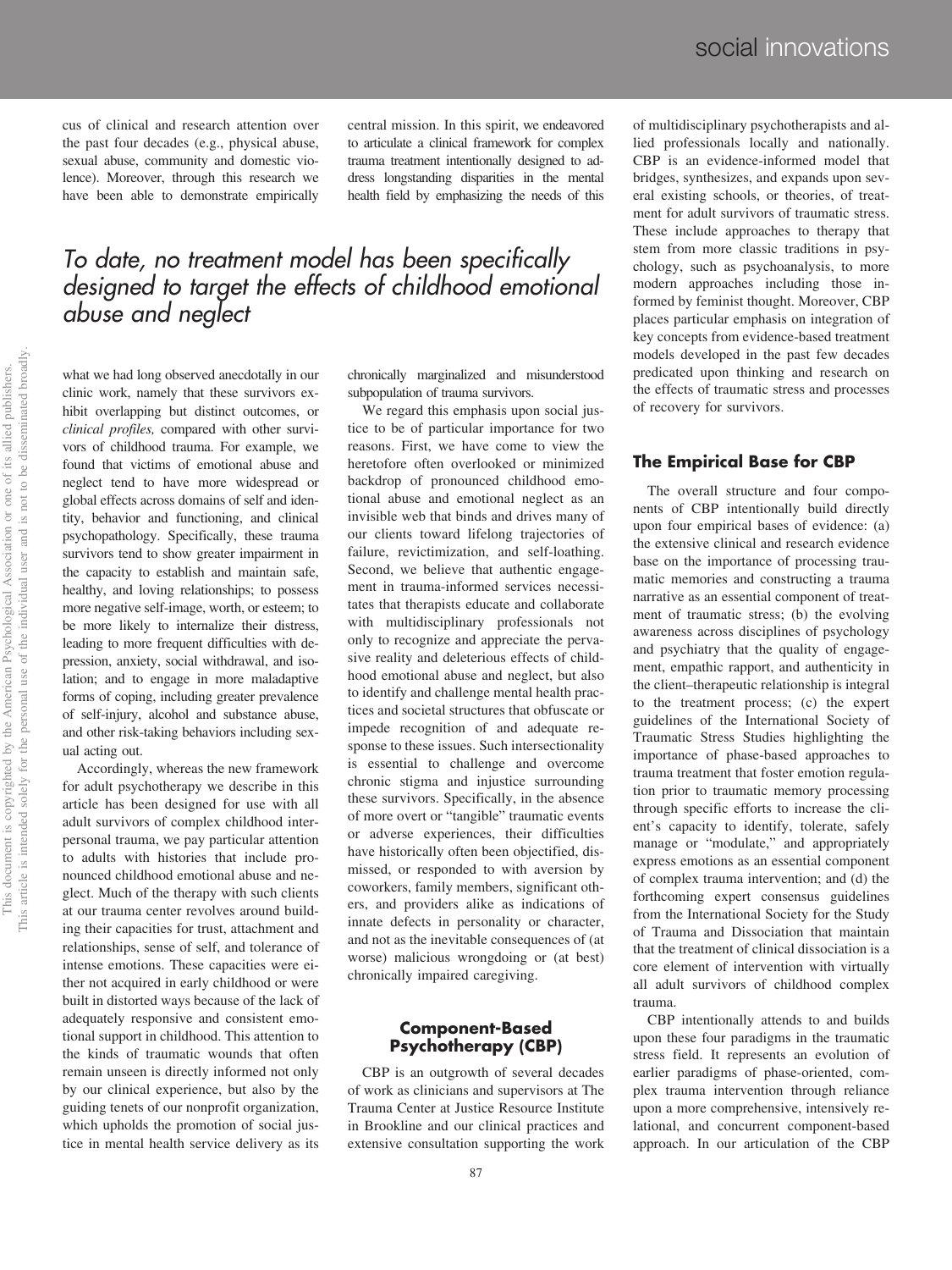framework, we have sought to distill and disseminate our center's innovation in the arena of complex trauma treatment through our careful integration and advancement of each of these four prevailing and emerging

niques for ongoing self-examination, selfmanagement, and self-care of the therapist have been incorporated into the CBP model.

Third, in CBP we realize that in real-life clinical practice, gains around emotion reg-

## *We are ultimately more interested in enhancing the personhood of the trauma survivor than merely reducing their psychopathology*

#### paradigms.

First, in CBP we recognize that particularly for adult complex trauma survivors whose childhood was characterized by identity-defining emotional deprivation, debasement, and neglect, the entire story of their lives has been impacted. Therefore, the trauma treatment component traditionally focused upon construction of a life narrative must be expanded to address the effects of trauma on our clients' entire life narratives, including their development of a sense of self and social identity. This stance is inherently and explicitly strength-based, with irrefutable social justice implications. Namely, we are ultimately more interested in enhancing the personhood of the trauma survivor than merely reducing their psychopathology and symptoms of posttraumatic stress. It is not just about helping our clients to stop "living in the past," "haunted by their trauma" but to cultivate and embrace a past, present, and future narrative of self that is greater than the sum of their traumatic experiences.

Second, in CBP we acknowledge that the personhood of the therapist, or their professional and personal identity, inevitably has a profound influence (for better or worse) upon the treatment process. Therefore, we believe that incorporation of a more relational approach to treatment, such as has been increasingly recommended for psychotherapy in general and complex trauma intervention in particular, will likely be best served by taking this a step further. We recommend adoption of a social justiceinformed focus (primarily achieved through intensive ongoing supervision) on the personhood of the therapist and its influence upon, responsibility to, and vulnerability/ fallibility in the treatment process. Accordingly, numerous specific strategies and techulation are best achieved via more comprehensive attention to and focus on all the intertwined systems of self-regulation (behavioral, physiological, cognitive) that fuel, drive, suppress, and mediate processes of emotion regulation. Moreover, CBP emphasizes the heightened challenge in working with adult complex trauma survivors in general, and those with histories of profound rejection, shaming, and abandonment by formative attachment figures in particular, around the delivery of emotion regulation skills and techniques in the context of the therapeutic relationship. Namely, for many of our clients, the therapeutic relationship, or the personhood of the therapist, often precisely because of their efforts to exude warmth and compassion, is frequently experienced as a primary source of emotional dysregulation that undermines the effectiveness of whatever specific coping technique the therapist may be attempting to deliver. Accordingly, in contrast with most other trauma treatment models that focus on the *content* of the many emotion regulation and coping skills being taught to clients, the CBP model places just as much emphasis on the *relational context and process* of skills administration.

Fourth and finally, CBP devotes particular attention to integration of treatment strategies that address the pervasive presence of *clinical dissociation* in adult survivors of complex trauma. These include manifold expressions of *dissociative coping,* including spacing out, mentally shutting down, and retreating to internal fantasy worlds to escape emotional pain, relational conflict, or perceived threat. Far more complex is the not infrequent *dissociative fragmentation of identity or consciousness* encountered in working with these clients. These involve the splitting off of strong emotions or personality attributes (e.g., intense rage, aggres-

sion, sexual urges, childlike yearnings to be loved and protected) associated with memories of enduring or escaping overwhelming traumatic experiences to parts of self. These strong emotional states are often tied to specific visual, olfactory, auditory, or somatic fragments of traumatic memory. Although typically suppressed or existing partially or fully outside of conscious awareness, these components of self have the propensity to emerge suddenly in the form of high-risk and acting-out behaviors, particularly when the adult complex trauma survivor becomes triggered by reminders of their past, feels threatened by present circumstances, or becomes overwhelmed by the activation of intense emotional states including emptiness, loneliness, hopelessness, and shame. CBP is the first treatment model to attempt to integrate highly specialized approaches to the treatment of clinical dissociation into a general model of trauma-focused therapy intended to be widely disseminated and effectively and safely delivered by new, in-training, and experienced general psychotherapists alike and not just psychoanalysts or highly specialized experts in the small subfield of clinical dissociation.

In sum, CBP integrates several prevailing theories and models of trauma treatment into a comprehensive, relational, strength-based, and social justiceinformed approach to working with adult survivors of complex trauma, with particular emphasis on the legacy of chronic childhood emotional abuse and neglect. In a full description of this model, described in the forthcoming book *Treating Adult Survivors of Childhood Emotional Abuse and Neglect: Reaching Across the Abyss*, we present ways to conceptualize and carry out this work in its real-life messiness and complexity. In this article, we briefly describe the four components of the CBP model and highlight some key elements of this approach.

#### **The Four Components of CBP**

CBP integrates four components: relationship, regulation, working with dissociated aspects of the self, and narrative. In this approach, we pay particular attention to the internal experience of the therapist and that of the client and view the therapeutic relationship as a primary medium for healing. In our descriptions, we try to illustrate the reallife complexity of the sequencing and lay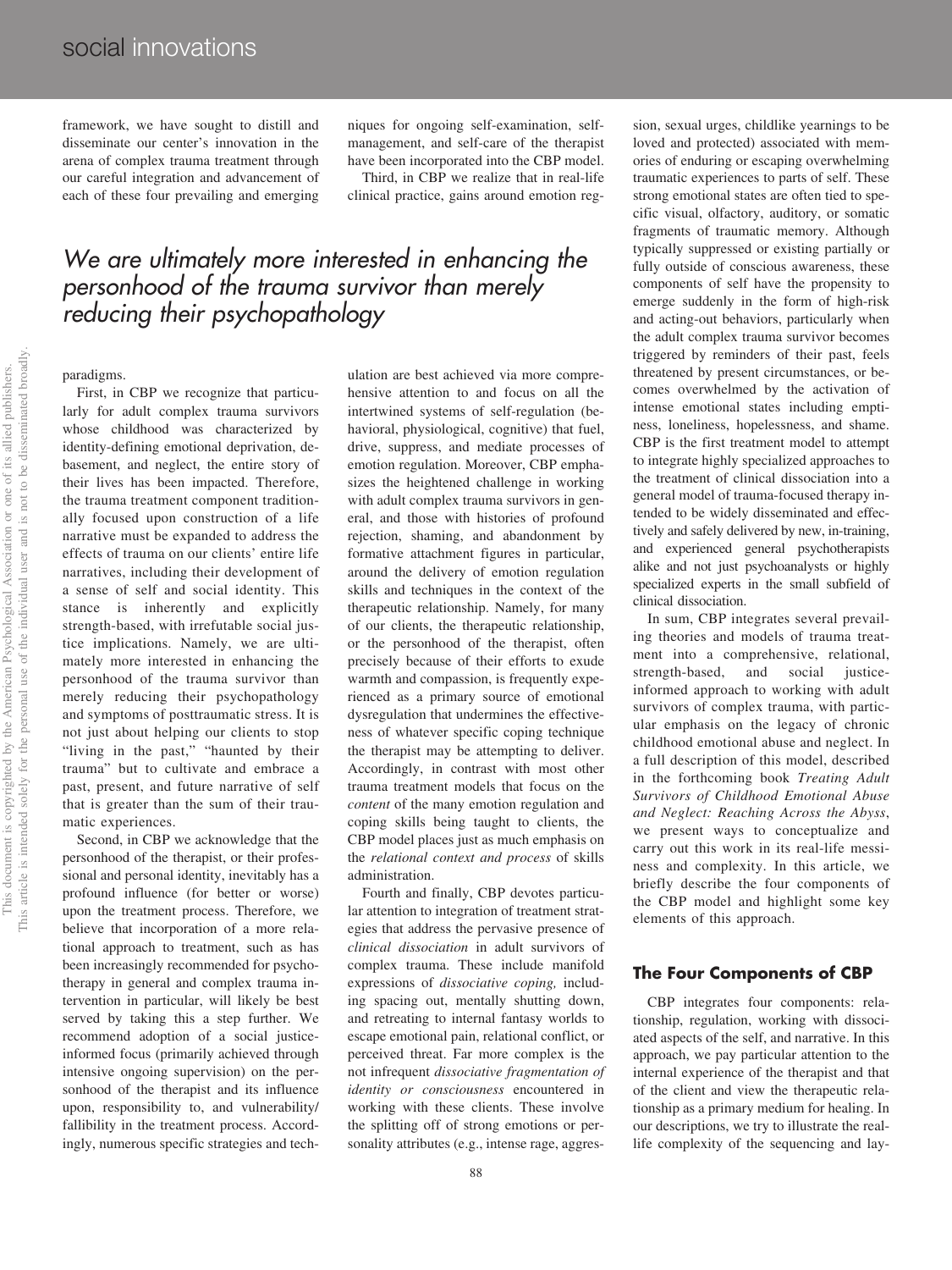ering of intervention components. This model also focuses on addressing dissociative processes and integrating approaches to the treatment of dissociation.

when their attachment styles or other issues interfere with the therapies they do, and all of us continue to need trauma-informed supervision.

# *The relationships we work to build with clients need to be much more responsive to contextual factors than therapists are usually trained to be or do*

**Relationship component.** We, as others, have learned much from several pioneers in the field of trauma therapy, including *Psychological Trauma and the Adult Survivor* by Lisa McCann and Laurie Anne Pearlman, *Trauma and the Therapist* by psychologists Laurie Anne Pearlman and Karen Saakvitne, and psychiatrist Philip Bromberg's book, *Standing in the Spaces: Essays on Clinical Process, Trauma, and Dissociation*. Beyond that, research on psychotherapy has shown repeatedly that it is the client's feeling about the quality of their relationship with their therapist that determines how much they benefit from the therapy.

In CBP, as in some other approaches, the most important early tasks in therapy are seen as building a relationship and establishing safety. Here is a brief sampling of what we have learned about building and maintaining good relationships with these clients. Clients who have experienced complex trauma often develop problematic attachment models because of their early histories of emotional neglect and abuse. Thus, they may come to therapy mistrustful or overly trustful, often angry and frightened or desperately needy, and lacking the skills to engage comfortably with a therapist or anyone else. Some are clingy, some avoidant, and some both. Some present with a disorganized attachment style and are very unpredictable or variable in their approaches to their therapists. These often problematic styles then interact with the therapist's attachment style, making it harder for the therapist to maintain a steady, empathic, accepting, warm, appropriately boundaried, and authentic approach. In our view, therapists of these clients need to be open to intimacy but not needy of closeness with their clients. Almost all therapists have to do their own therapeutic work, particularly but not only

The relationships we work to build with clients need to be much more responsive to contextual factors than therapists are usually trained to be or do. These include all the subtle nuances of therapists' and clients' upbringings and locations in the social world, including but not limited to social class, sexual orientation, ethnicity, and religion, some of which may be similar and many of which are often different. In her 2012 article in the *National Register of Health Psychologists*, psychologist Dorothy E. Holmes articulated that in order to deal meaningfully with differences between themselves and their clients, therapists need to learn *not* the details about the particular cultures of the clients, but rather how to find and explore in themselves all of the biases about others that they learned growing up, including such difficult issues as racism, sexism, homophobia, and class biases.

CBP also supports therapists being as fully as possible in the present moment and noticing the relational ebbs and flows reflected in clients' body language, tone, eye contact, and so forth, while also being aware of the often subtle shifts in themselves. Our model encourages therapists to maintain this present-moment awareness while also bearing in mind the broader framework of the therapy and the treatment. Although no therapists can be totally mindful of all of these aspects of the encounter all of the time, the more we can do it, the more able we are to hold the client, the relationship, and the therapeutic frame.

In CBP, we encourage therapists to work together with clients to figure out what they want and/or need from us, and our capacities to meet their needs. We often help them find additional supports (e.g., a trauma therapy group, yoga class) and work with them from the beginning to develop relationships outside of the therapy that can be supportive

and nurturing to them and activities and interests that are energy-giving.

**Regulation component.** Many clients with histories of childhood emotional neglect and abuse come to therapy deeply dysregulated, in part as a result of dissociation. They can be volatile and reactive and can manifest an extreme range and intensity of emotions in their lives and in their therapies. It is often the intensity of their reactions that frightens nontrauma-trained therapists. As Judith Herman described in her groundbreaking book, *Trauma and Recovery*, helping clients regulate their emotional states is a key aspect of therapy for clients with histories of sexual abuse (whom we now know mostly also have histories of emotional abuse and neglect). Inadequate brain development from faulty attachment relationships—and insufficient early support for and modeling of regulation— can lead these adult clients to come into therapy with limited capacities to identify, accept, modulate, and appropriately regulate their emotions, physiological states, behavior, thoughts, and attention. In CBP, eating disorders, addictions, problems with sexuality, self-harming behaviors, avoiding closeness, depression, and anxiety are all seen as ways of attempting to manage dysregulation.

Furthermore, in our attempts to help our clients regulate, therapists at The Trauma Center at Justice Resource Institute often experience the profound sense of emptiness that preoccupies many of these clients, along with their deep yearnings, extreme sensitivity, and difficulties allowing connection and nurturance. These clients often come to us not knowing who they are, what they need, or what they feel. How therapists make use of themselves in the midst of their clients' intense affective and physiological states is at the core of CBP.

In CBP the relationship is seen as a way of *holding*, or containing, these clients' experiences so that they can begin to develop the capacity for self-regulation. Because of the extreme sensitivities and vulnerabilities clients may bring to therapy, nuanced aspects of the therapeutic relationship are required, such as the development of gently and empathically humorous rituals, careful use of confrontation, response to shifts in state, and thoughtful use of self-disclosure. How therapists are in the room is more important than what regulation techniques they use. These clients need their therapists'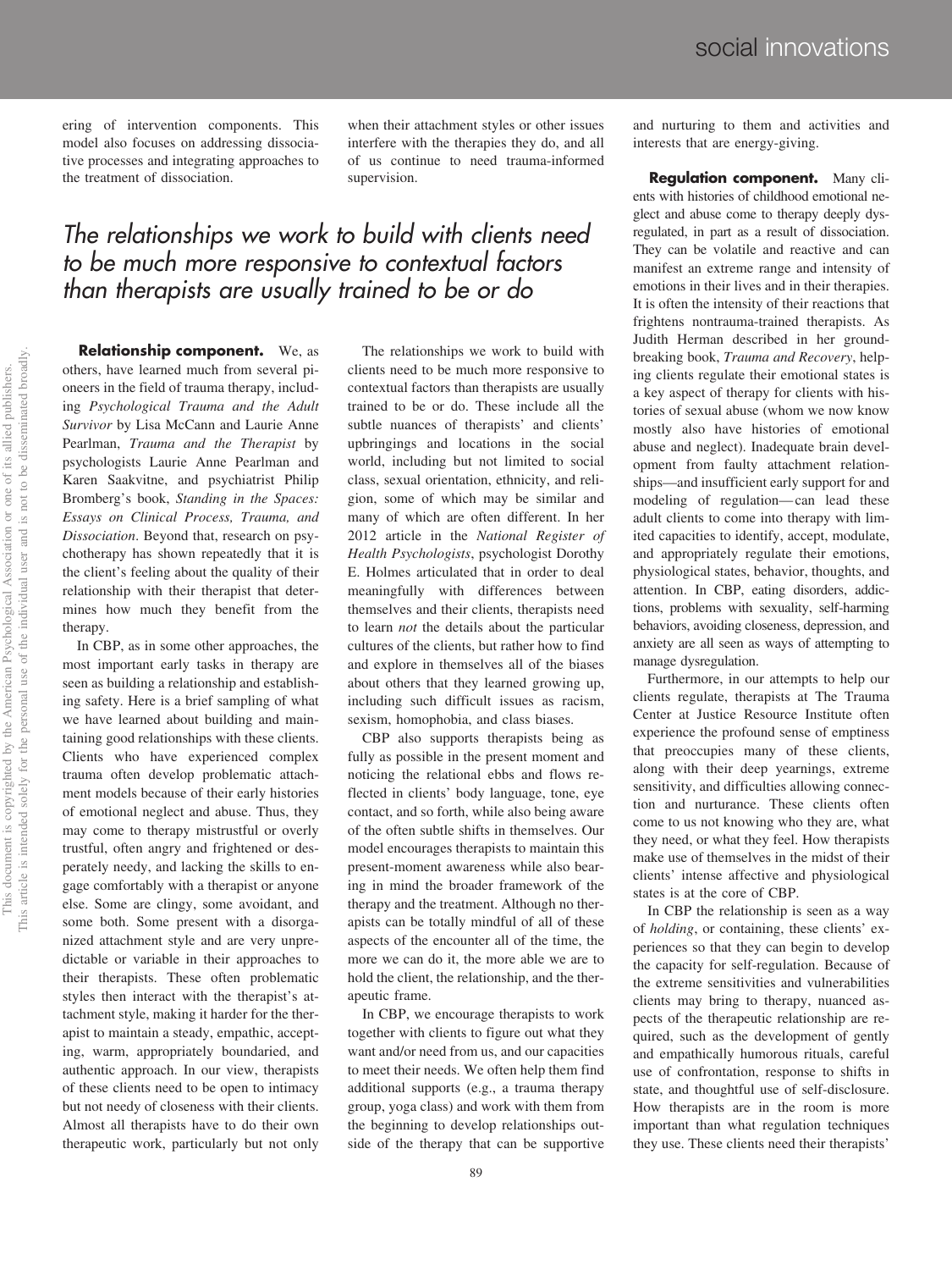patient, even presence over long periods of time to begin to feel safe, and ultimately, to heal. Therapists need to be able to understand themselves well, to know how their vulnerabilities and strengths are engaged in

sodically present in treatment at much younger levels of development and functioning. In these instances we often find that clients experience our use of regulation tools and techniques initially developed for chil-

# *How therapists make use of themselves in the midst of their clients' intense affective and physiological states is at the core of CBP*

any given therapy, and to believe in the power of sitting together mindfully for clients to heal.

*Window of engagement* is a new clinical construct we introduce in CBP to characterize and guide the complex trauma therapists' role as a *coregulator* for adult complex trauma survivors contending with overwhelming and often oscillating states of extreme dysregulation. Here we challenge therapists not only to increase their awareness or attunement to their clients' momentary level of hypo- or hyperarousal, but also to endeavor to stretch the limits of their own comfort to inhabit extremes of dysregulation in order to meet their clients where the work needs to be engaged.

A number of regulation techniques have been developed, including grounding techniques and relaxation and breath control. CBP emphasizes skill-building in many areas, including developing an increased tolerance for and a growing ability to identify emotional states, learning to communicate to safe others about these internal states, and making links between aspects of internal states and past and present experiences. CBP uses imagery, sensory and emotionfocused techniques, movement, various breathing techniques, biofeedback, progressive muscle relaxation, and other bodyfocused techniques. Learning these skills can ultimately transform these internal states and our clients' capacities to live their lives fully and richly.

Finally, CBP emphasizes that in treatment with adult survivors of complex trauma and especially chronic childhood emotional abuse and neglect, the processes of engaging and cultivating a client's regulatory capacity are often of equal or greater importance to successful skill acquisition than the particular regulation techniques utilized. For example, many of these clients routinely or epidren or adolescents as more safe, resonant, or effective than those designed for adults. Moreover, many of our clients encounter profound challenges in their efforts to attain, tolerate, and sustain meaningful attachments and intimate connections given their often treacherous early histories of relational betrayal, victimization, belittlement, or abandonment. Consequently, we recognize in CBP that the empathic presence of the therapist itself often inadvertently functions as a primary and direct (i.e., nontransferential) source of dysregulation to these clients that can undermine or derail the effectiveness of whatever specific regulation technique or tool the clinician is endeavoring to deliver. For some such clients, the internalized pressure to please or comply with their wellintentioned therapist conflicts with their hyperattuned detection of even subtle nonverbal expressions of uncertainty or frustration by the clinician. It collides against their own recurrent feelings of hopelessness or nagging fears about the futility of any coping skill to ever be sufficient to fill the seemingly immense emotional void in their lives. Accordingly, a critical aspect of our approach to regulation in CBP is our embedding of this work within the relational context and tailoring strategies to address fragmented, dissociative, and developmental younger aspects of self.

**Dissociative parts component.** We view working with dissociative parts as central to treatment of survivors of emotional abuse and neglect. In CBP, we understand dissociation as a process that keeps different mental states and body experiences disconnected from one another. Parts are viewed as an aspect of normal development, existing on a continuum from normal to pathological, with the most problematic being totally dissociated from other components of the psychological system. In our view, the key element in creating extreme dissociation is inadequate bonding, particularly in early infancy and the ensuing first 3 years of life, leaving the infant and young child at the mercy of intense and intolerable physiological and emotional dysregulation. (Cults who practice mind control have found deliberate ways to fracture infants' systems.)

In CBP, dissociated parts or states are often built on aspects of early attachments, and sometimes on specific aspects of abuse, terror, and neglect. We, like Richard Chefetz and Phillip Bromberg and others, emphasize the interpersonal aspect of dissociation. That is, when a dissociative part of a client reacts to something that part sees in the therapist, often, if not usually, that part is seeing something real—and dissociated—in the therapist. For example, a client became enraged because she thought her therapist was putting her down for a comment she made, and only after the session was the therapist able to see that in fact some part of her did indeed feel critical of the client for a comment that seemed hurtful to a part of the therapist.

Further, we, like others in the field, see a similar organization of parts in all dissociative clients, with most having very young parts that carry intense unmet needs (e.g., for nurturance), feelings that were unacceptable to the family (e.g., rage), or memories of traumatic experiences (e.g., being rejected by Mom when she was in an alcoholic stupor). When therapists engage with them, these parts seem to be developmentally the age they were when they first came into being, with the cognitive, language, and emotional abilities they likely had then. Many parts pretend to be older, as they also had to pretend in the original circumstance in an effort to survive overwhelming experiences and navigate treacherous relationships with dangerous and unpredictable adult caregivers, authority figures, older siblings, and other youth.

Built upon this young layer of parts, referred to in CBP as *child parts*, another layer develops to silence, destroy, or otherwise manage the young parts who carry the trauma. A troubled mom gets enraged by her toddler leaving a mess, so when that child is a little older, he in turn may develop a part who makes very sure he never leaves a mess and who becomes angry, either at himself when he makes a mess accidentally or at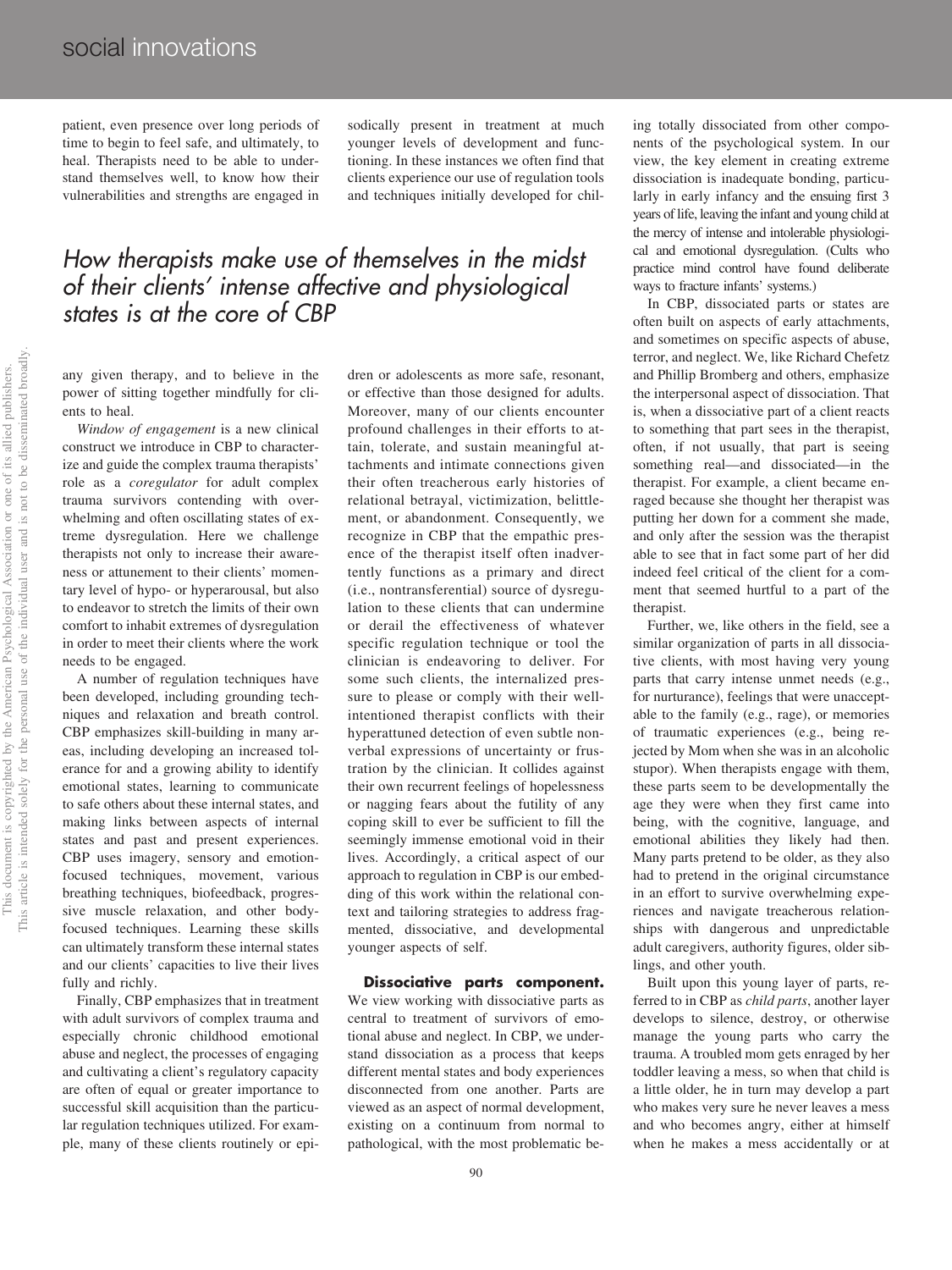others who make a mess. Many of these parts develop in adolescence and present in therapy as adolescents. Over time, these protector or defensive parts become part of the personality, and that individual may become

with some level of problematic dissociation, is to describe and illustrate our model of dissociative parts. We often begin this psycho-educational approach in the first session. A few clients initially do not accept it

## *In CBP, we view many individuals as having an adult self which may or may not have developed outside of trauma*

activated or dysregulated when his spouse or child leaves a mess. There can be many protectors or few, depending on how many child parts there are and how fragmented the individual has had to become.

Finally in CBP, we view *many* individuals as having an adult self— or at least an underdeveloped or fragmented adult component of self—which may or may not have developed outside of trauma. The particular capabilities of this adult self that are critical to healing are the capacity to learn compassion for the whole self, including young parts, to be curious, and to have a bigger picture of the world. One easy test of whether a client has some adult self functions is, when they are struggling with a question like "What should I do about my neglectful and sometimes abusive boyfriend," to ask them how they would advise a friend who came to them with that same question about herself. The clients who can say "I would tell her she should think about whether this relationship makes sense for her and consider breaking up with him," are speaking from a coherent adult self. For clients who do not appear to have a functioning adult self but may have some fragmented capacities of this self, they might be able occasionally to take a larger perspective on their children's difficulties or why they themselves are struggling so much in their lives, but that clarity is only accessible occasionally or about a few topics. How to continue to develop, integrate, and strengthen the adult self is crucial in CBP, because the adult self needs to help heal dissociated parts. When clients do not appear to have anything approximating an adult self, it makes the work slower and the ultimate prognosis less positive.

In CBP, we have developed a model for working with parts that has three levels. The first, which is useful for virtually all clients

because it makes them feel they are very disturbed, like having schizophrenia or dissociative identity disorder. Normalizing the idea of parts as something inherent in everyone, to greater or lesser degrees of dissociation, often helps. In fact, most clients are receptive to it and may be greatly relieved that they are not "crazy" or schizophrenic because they have parts. It is important to note that the existence of dissociated parts does not imply a psychiatric diagnosis of dissociative identity disorder; it can also include complex or classic PTSD. Often the language matters to clients: parts may resonate with some, but others prefer the therapist to use feeling language or some other unique way of describing the idea of parts. For example, one client referred to her various "planets" and another to his "brothers." It is never useful to force a perspective on clients if it does not resonate, but therapists often reraise the idea of parts as the therapy continues.

The second level of parts work involves focusing on parts cognitively but not affectively. When a client comes in ashamed and regretful because she yelled at her adolescent daughter, the therapist might say something like, "Some part of you gets triggered by your daughter." This kind of comment helps the client develop a frame for understanding her mystifying behavior. It indicates that the therapist does not think she, as a total person, gets that angry with her daughter, but rather that this is a part of her. It continues to educate the client about parts and what therapists mean by parts. It paves the way for the next step in the intervention, which may be to say, "Do you know what things your daughter does that particularly get to that part of you?" This question may then lead to further discussion of the daughter's specific behavior and eventually to the events in the client's family of origin that set

her up to be so triggered by her daughter's behavior. It is important to note that this is all cognitive; at this point we are not exploring feelings, although we are talking about a feeling of anger.

The final step, which allows CBP to go deeper into the work with dissociative parts than many models do, is to invite the client to bring herself and sometimes her conception of the therapist into imagery of the part and begin to reeducate and heal that part. This method, described in detail in our book, very much involves feelings and can only be done with clients who have sufficient resources and therapists who have the supervisory resources and foundational knowledge to ensure that this advanced feature of the model is implemented cautiously and judiciously. It is a technique that is meant to connect the affective, cognitive, physiological, sensory, and behavioral aspects of the client's fragmented experience, and thus can generate a strong emotional response.

Even with the most centered, relational, and skilled therapists, interpersonal difficulties occur with regularity in this work. What used to be called *transference* and *countertransference* we have come to think of as *enactments*. Enactments occur when something in some part of either the client or the therapist gets activated, or triggered, by something in the relational environment. This process often occurs outside of either participant's conscious awareness. The individual having the reaction in some way signals the other, often nonverbally but sometimes by tone or language, and a usually nonconscious part of the other reacts. These predictable disturbances between therapist and client are described in a 2001 article by psychiatrists Richard Chefetz and Phillip Bromberg in *Trauma, Dissociation and Multiplicity: Working on Identify and Selves*. Enactments exist *between* the therapist and client rather than residing separately in the therapist and/or in the client, as is often understood to be the case with transference and countertransference. In CBP, we see the successful recognition and repair of these events as key moments of healing in therapy with clients with histories of emotional neglect and abuse.

The conscious experience of therapist and/or client might be that they suddenly do not know what is happening between them, or that they feel frozen, that something is wrong. Less experienced trauma therapists are likely to leap into action, for example suggesting a topic or a regulation technique,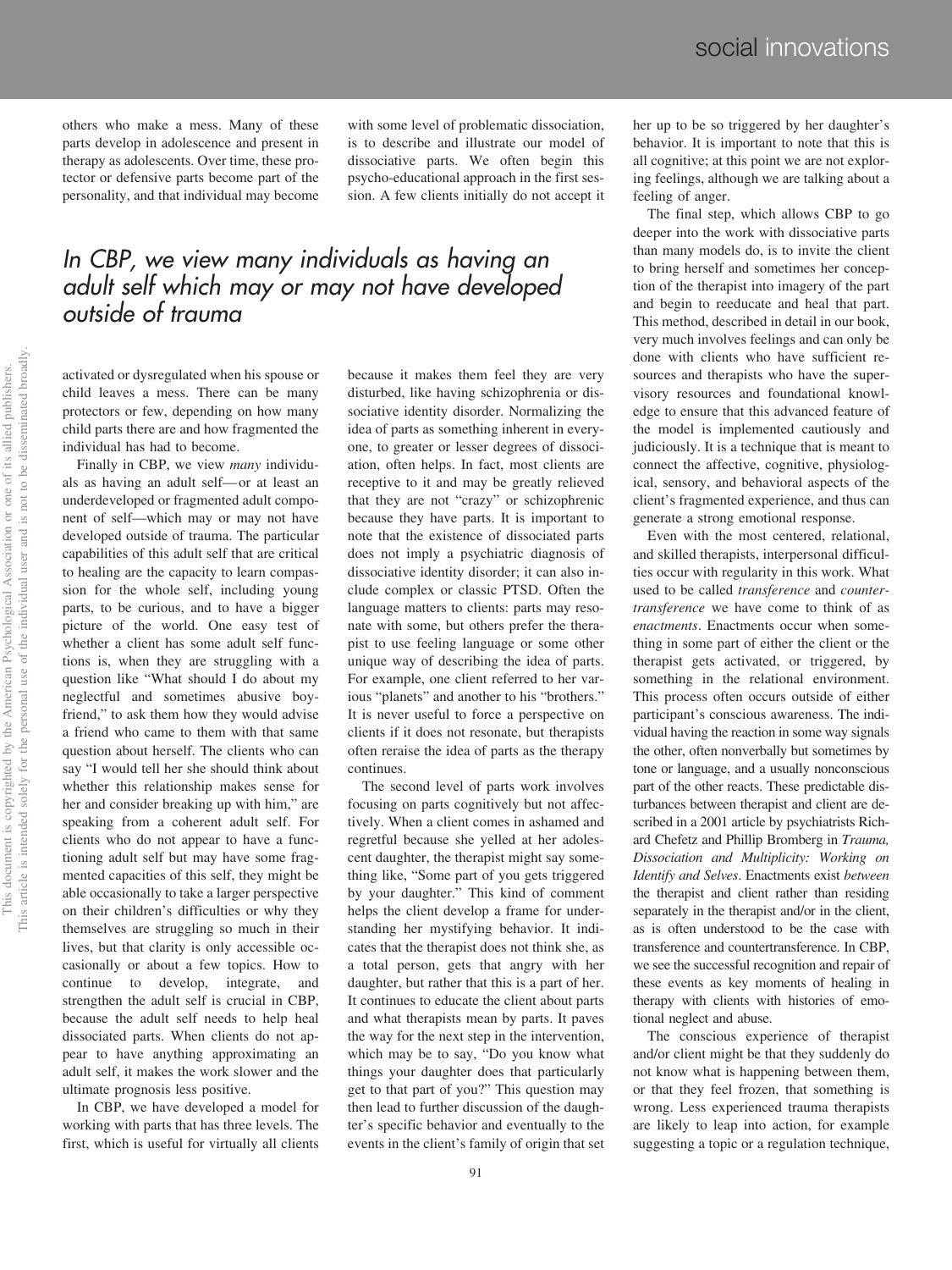or becoming overtly reactive to the client. CBP advocates for therapists to first learn the signals that an enactment is occurring. When noticing these signals, therapists need to stop doing and start thinking and feeling about what is occurring. It is then appropriate to say to most clients—the ones who can tolerate a process comment, which is most clients at some point in the therapy—that something seems to have happened between them, or that they noticed a different feelings in themselves, and ask if the client noticed anything. Often they have. It might then be appropriate to say to the client, if it is the first time this process has occurred in the therapy, "I could tell you what I experienced or you could go first; which do you prefer?" The therapist and client each take a few moments together to try to discern what was going on between them when the enactment began, and then each describe as honestly as possible their internal experiences during the period of the disturbance. A client who is experienced at these processing moments might say, "It felt to me from your tone that you disapproved of what I said to my partner, and then part of me got mad at you." The therapist might then say:

A part of me appreciated that you were standing up for yourself in that interaction and another kid part of me, the part that likes everyone to be "nice," was a little distressed by it. I am sorry that the disapproving part of me came out in my tone. I think you have done a good job describing it.

In further discussion, it may become clear that some young part of the client also disapproved of what the client had said because it was not "nice," and the therapist was either carrying that emotion for the client or joining with it because of their own young part.

These process discussions of enactments are reparative and sometimes the first time in the client's life that such direct and explicit emotional repairs have occurred. When the therapist routinely and comfortably takes responsibility for his own missteps and misattunements, it models a kind of relationship the client has likely never experienced. When it is not recognized and acknowledged by the therapist, either because of the therapist's lack of selfknowledge or comfort with acknowledging their mistakes, therapies can and do become stuck. There are also clients who are not able to do this kind of work, sometimes for many years of therapy, and in those cases we have

### Suggestions for Further Reading

- Chefetz, R., & Bromberg, P. (2001). "Talking with 'me' and 'not me:'" A dialogue. In V. Sinason (Ed.), *Trauma, dissociation and multiplicity: Working on identify and selves* (pp. 155–203). New York, NY: Routledge.
- Cloitre, M. (2015). The "one size fits all" approach to trauma treatment: Should we be satisfied? *European Journal of Psychotraumatology, 6,* 27344.
- Cloitre, M., Stovall-McClough, K. C., Nooner, K., Zorbas, P., Cherry, S., Jackson, C. L.,... Petkova, E. (2010). Treatment for PTSD related to childhood abuse: A randomized controlled trial. *American Journal of Psychiatry, 167,* 915–924.
- Grossman, F. K., Sorsoli, L., & Kia-Keating, M. (2006). Gale force wind: Resilient male survivors of childhood sexual abuse. *American Journal of Orthopsychiatry, 76,* 434 – 443.
- Hibbard, R., Barlow, J., MacMillan, H., & the Committee on Child Abuse and Neglect and American Academy of Child and Adolescent Psychiatry. (2012). Psychological maltreatment. *Pediatrics, 130,* 372–378.
- Howell, E. F. (2005). *The dissociative mind*. New York, NY: Routledge.
- Hopper, E., Grossman, F., Spinazzola, J., & Zucker, M. (in press). *Treating adult survivors of childhood emotional abuse and neglect: Reaching across the abyss*. New York, NY: Guilford Press.
- Spinazzola, J., Blaustein, M., & van der Kolk, B. (2005). PTSD treatment outcome research: The study of unrepresentative samples? *Journal of Traumatic Stress*, 18, 425-436.
- Spinazzola, J., Hodgdon, H., Liang, L., Ford, J., Layne, C., Pynoos, R.,... Kisiel, C. (2014). Unseen wounds: The contribution of psychological maltreatment to child and adolescent mental health and risk outcomes in a national sample. *Psychological Trauma: Theory, Research, Practice and Policy, 6,* S18 –S28.
- Teicher, M., & Sampson, J. (2016). Annual research review: Enduring neurobiological effects of childhood abuse and neglect. *Journal of Child Psychology & Psychiatry, 57,* 241–266.

### Suggested Websites

The Trauma Center at Justice Resource Institute, [www.traumacenter.org](http://www.traumacenter.org)

Centers for Disease Control, Adverse Childhood Experiences Study, [www.cdc.gov/](http://www.cdc.gov/violenceprevention/acestudy) [violenceprevention/acestudy](http://www.cdc.gov/violenceprevention/acestudy)

found that the therapist has to hold the awareness of what is occurring until the client can tolerate these discussions.

**Narrative component.** These clients, as described by several contemporary trauma theorists and in our book in a special contribution by psychologist Jodie Wigren, struggle with meaning making. This process requires knowing their larger stories, which is often challenging both because their stories are so difficult and because of dissociation and fragmentation among the parts of the self who hold aspects of the story. Helping these clients build a coherent narrative about large and small aspects of themselves is key to recovery and occurs in almost all aspects of the work. Typically, as they struggle to share pieces of their narrative—in dreams, enactments, body language, and recollections—the therapist and adult self of the

92

client struggle to understand. This process helps to clarify the story and build both of their attachments to the characters in the story, which are the client at different stages of life. As this work progresses, clients begin to explore what happened inside themselves to cope with their experiences and to learn more about their inner space and how it has been shaped by their early trauma. The therapist also assists in helping connect different parts of the story, for example how being subjected to endless angry tirades by his father in childhood has led the client now to shut down and withdraw whenever he perceives even a small conflict or tension in a current personal or professional interaction.

In CBP, therapists are taught to notice the gaps in the stories they begin to hear and to attend to the various cultural contexts within which the narrative is constructed, which provides a wider perspec